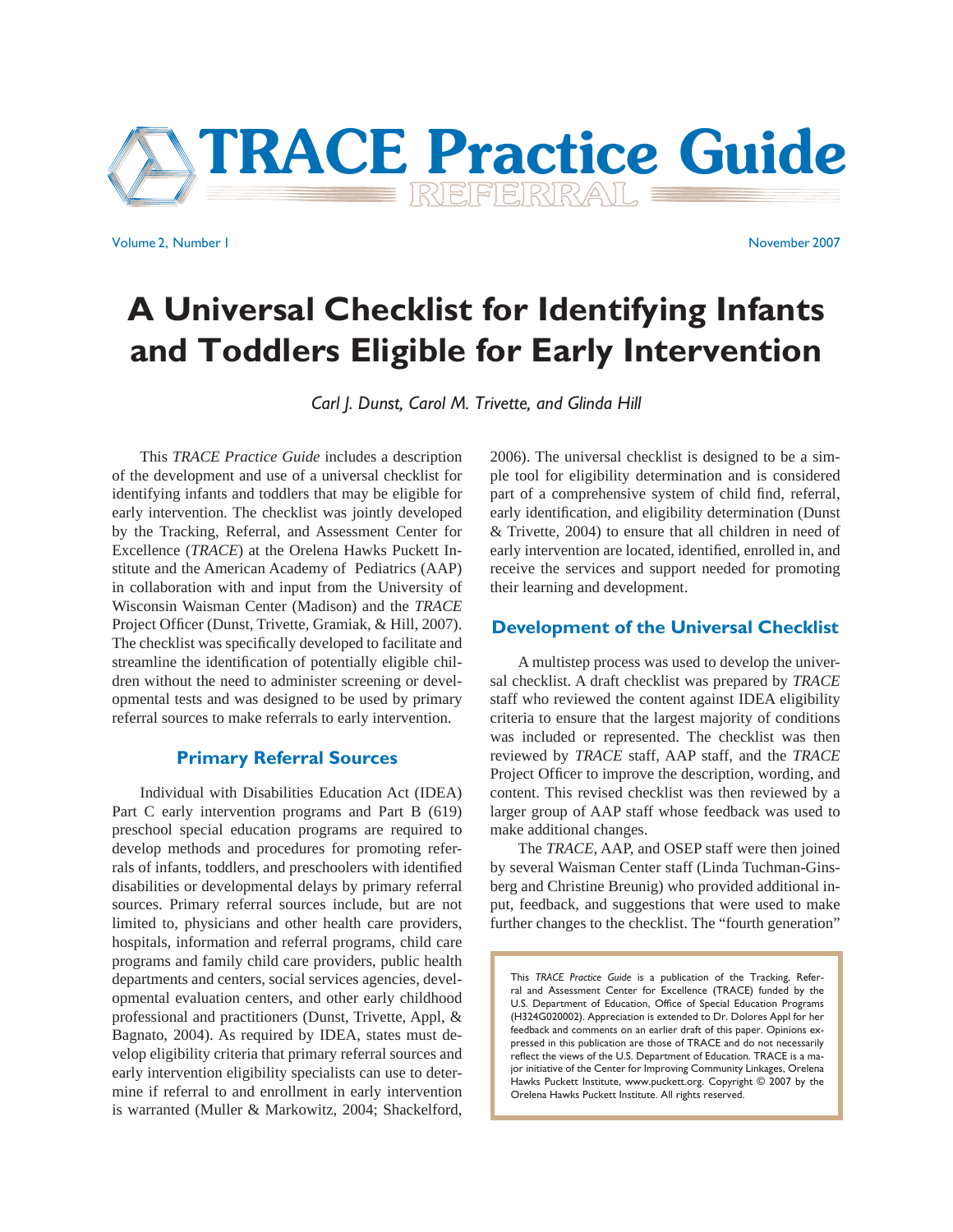checklist was then evaluated by 69 pediatricians whose feedback and recommendations were used to make final changes (Dunst et al., 2007). This version of the checklist is included in the Appendix.

# **Universal Checklist**

 The universal checklist contains three sections. The first section includes the instructions for completing the checklist, which emphasizes the fact that it can be used by any primary referral source for determining if a child has a condition or concern that may make him or her eligible for early intervention. The second section includes space for recording child and parent/caregiver information useful for contacting the family of a child who had one or more checklist conditions and is referred to early intervention.

# *Conditions and Concerns*

 The third section of the checklist includes lists of conditions or concerns that *may* make a child eligible for early intervention. (A customized version of the checklist includes State-specific conditions and concernssee e.g., www.waisman.wisc.edu/birthto3/eichecklist. pdf). The conditions and concerns are organized into four categories: identified conditions, developmental delays, at-risk conditions, and other concerns. Each category includes conditions that would most likely make a child eligible for early intervention depending on a State's eligibility definition. Each section includes space for recording *Other* conditions or concerns that can be used by a primary referral source to enter an eligibility condition not included on the checklist. For any one child, one or more conditions can be checked or recorded for determining if a referral is warranted.

#### **Customizing the Universal Checklist**

The *Universal Checklist* needs to be first customized to include those conditions and concerns that are part of a State's eligibility definition. A PDF version of the checklist with form fields is included in the Appendix. It can be customized following the directions included in the Appendix. The document is designed to be modified using the most recent version of the free Adobe® Reader® software. To download and install Adobe Reader 8, or to update an earlier version of the program, go to http://www. adobe.com/products/reader/. Begin by opening the *Early Intervention Referral Checklist* in Adobe Reader 8.

1. Click on the *Highlight Fields* icon (in the upper right corner) to reveal the editable fields in the document. Click in the first field at the top of the page (above the title) and type the name of the State or program that will be distributing the *Early Intervention Referral Checklist* to primary referral sources.

- 2. Review the two-column checklist of "Identified" Conditions" in the first box of the table. If some of the conditions are not included in your State's eligibility criteria for early intervention services, drag the cursor across the condition to highlight it and press the *Delete* button to remove it from the list. For any identified conditions that are part of your State's eligibility criteria but are not included in the list, simply type each into the list where it should go alphabetically. Add a checkbox in front of each added criterion by *copying* the checkbox and space from the "Other" line and *pasting* it where required
- 3. Repeat Step 2 to customize the "Developmental Delays," "At-Risk Conditions," and "Other Concerns" sections.
- 4. Click in the field below the table (bottom of page) and type in the name of your early intervention program, contact information, and the address to which completed checklists should be submitted.
- 5. Save your customized *Early Intervention Referral Checklist* by clicking on *File* in the upper left of the menu at the top of the screen. Choose *Save As* from the drop-down menu and enter the name of the destination folder and the name you want to give your file, then press *Save*.

 We suggest that the *Other* check box in each section be left on the checklists so a primary referral source can add a condition or concern he or she believes warrants a referral to early intervention. The customized version of the checklist should include, to the extent possible, all the conditions and concerns that should precipitate a referral to early intervention.

#### **Guidelines for Using the Universal Checklist**

 Primary referral sources should be provided the checklist together with information about the services, supports, and resources available from your program (Dunst, 2006c). The latter typically includes a program brochure or fact sheet (see e.g., Dunst, 2006c). This should be accomplished face-to-face using practices for improving outreach efforts (Dunst, 2006a) and providing feedback to primary referral sources in a timely and succinct manner (Dunst, 2006b).

 The reader is referred to Trivette and Dunst (2006) for a description of the evidence-based characteristics of practices for changing and improving primary referral source referrals to early intervention. The practices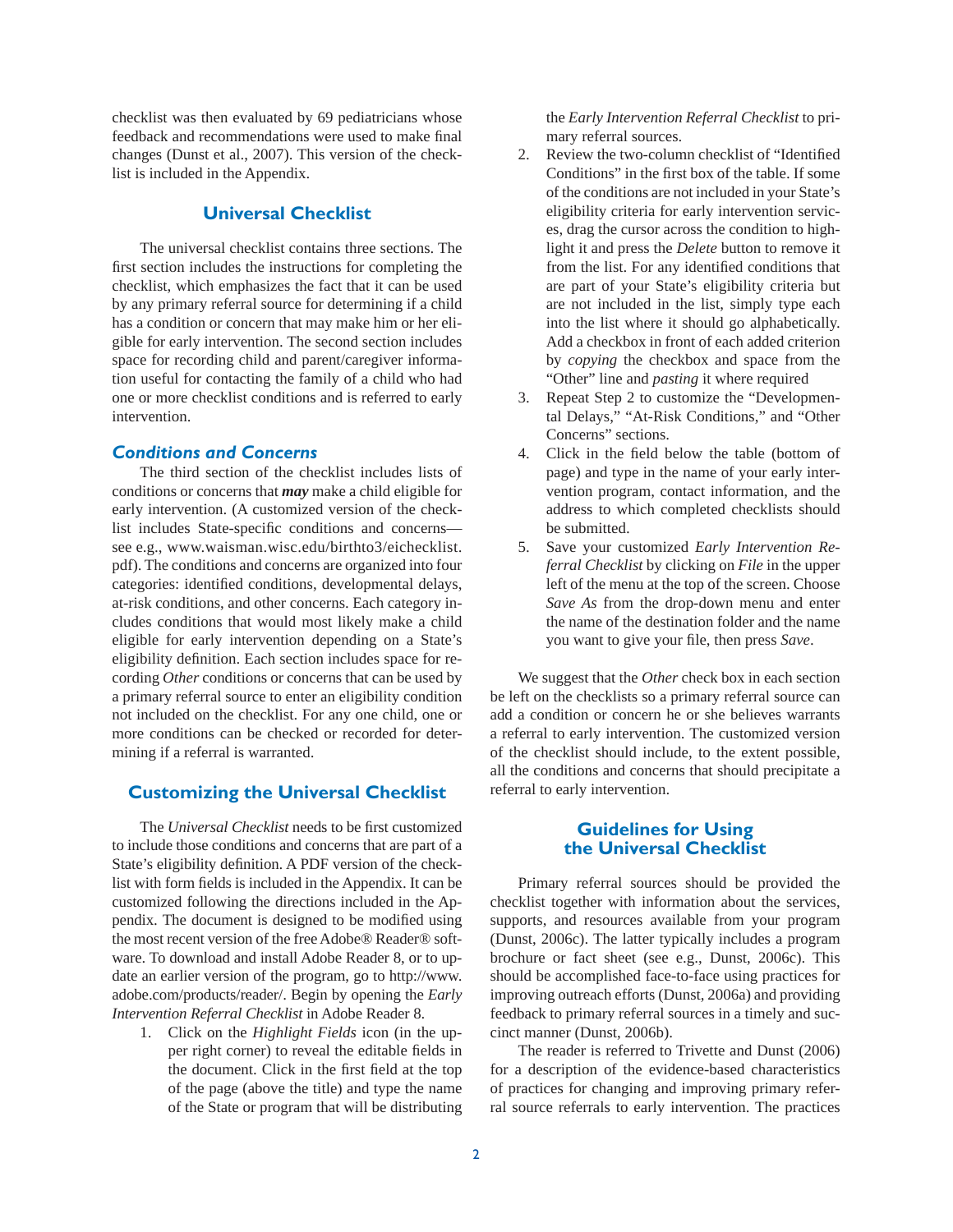include distribution of the checklist to primary referral sources; a brief, focused explanation of how to use the checklist; follow-up contacts to answer any questions or to provide additional information; and immediately acknowledging a referral and providing an explanation of what steps will be taken to ascertain eligibility. So important is feedback to primary referral sources that if it is not done, there is a likelihood that primary referral sources will stop making referrals (Dunst & Gorman, 2006a; Dunst & Gorman, 2006b).

 Findings from the study evaluating the usefulness of the checklist found that tailoring the checklist to include conditions and concerns that warrant a referral was extremely important if the checklist was going to be used by primary referral sources (Dunst et al., 2007). The checklist, therefore, needs to include only those conditions and concerns that would have a high probability of making a child eligible for early intervention. Primary referral sources, and particularly physicians, have made clear that they do not want to make referrals only to find out that a child is not eligible for early intervention.

### **Conclusion**

 The *Universal Checklist* described in this *TRACE Practice Guide* was intentionally developed to be a simple way of helping primary referral sources easily identify infants and toddlers who may be eligible for early intervention. The checklist includes both conditions that would automatically make a child eligible without the need for administering any kind of developmental scale or test, as well as conditions and concerns that may make a child eligible for early intervention based on a multidisciplinary evaluation.

Two lessons learned developing and field-testing the *Universal Checklist* are worth noting because they are likely to influence whether a primary referral source will use the checklist and make a referral for early intervention. The first lesson learned is the fact that the primary referral sources clearly indicated that they would use the checklist if and only if it included conditions and concerns that had a high probability of making a child eligible if a referral was made for early intervention. This is the reason customizing and tailoring the checklist to a State's eligibility definition is so important.

 The second lesson learned is that the checklist serves an educational function. It has often been the case that primary referral sources did not know that some of the checklist conditions and concerns might make a child eligible for early intervention. As a result, the checklist can increase primary referral sources' awareness of the reasons a child should be referred for early intervention.

 As previously noted, the *Universal Checklist* is intended to be used as part of a comprehensive approach to child find. The checklist, therefore, should be used with other *TRACE* tools and practice guides to promote referrals for early intervention.

#### **References**

- Dunst, C. J. (2006a). Improving outreach to primary referral sources. *TRACE Practice Guide: Child Find, 1*(3), 1-5. Available at http://tracecenter.info/practiceguides/practiceguides\_vol1\_no3.pdf.
- Dunst, C. J. (2006b). Providing feedback to primary referral sources. *TRACE Practice Guide: Referral, 1*(4). Available at http://www.tracecenter.info/practiceguides/practiceguides\_vol1\_no4.pdf.
- Dunst, C. J. (2006c). Tailoring printed materials can help improve child find and increase referrals from primary referral sources. *Endpoints, 2*(4), 1-2. Available at http://tracecenter.info/endpoints/endpoints\_ vol2\_no4.pdf.
- Dunst, C. J., & Gorman, E. (2006a). Physician referrals of young children with disabilities: Implications for improving child find. *Cornerstones*, 2(1). Available at http://tracecenter.info/cornerstones/cornerstones\_ vol2\_no1.pdf.
- Dunst, C. J., & Gorman, E. (2006b). Practices for increasing referrals from primary care physicians. *Cornerstones, 2*(5), 1-10. Available at http://tracecenter.info/cornerstones/cornerstones\_vol2\_no5. pdf.
- Dunst, C. J., & Trivette, C. M. (2004). Toward a categorization scheme of child find, referral, early identification and eligibility determination practices. *Tracelines, 1*(2), 1-18. Available at http://www. tracecenter.info/tracelines/tracelines\_vol1\_no2.pdf.
- Dunst, C. J., Trivette, C. M., Appl, D. J., & Bagnato, S. J. (2004). Framework for investigating child find, referral, early identification, and eligibility determination practices. *Tracelines, 1*(1), 1-11. Available at http://www.tracecenter.info/tracelines/tracelines\_ vol1\_no1.pdf.
- Dunst, C. J., Trivette, C. M., Gramiak, A., & Hill, G. (2007). Pediatricians' appraisals of a universal checklist for making early intervention referrals. *Snapshots, 3*(1). Available at http://www.tracecenter.info/snapshots/snapshots\_vol3\_no1.pdf.
- Muller, E., & Markowitz, J. (2004, February). *Disability categories: State terminology, definitions and eligibility criteria*. Washington, DC: National Association of State Directors of Special Education, Incorporated. Retrieved September 24, 2004, from http://www.nasdse.org/FORUM/PDF%20files/disability\_categories.pdf.
- Shackelford, J. (2006, February). State and jurisdictional eligibility definitions for infants and toddlers with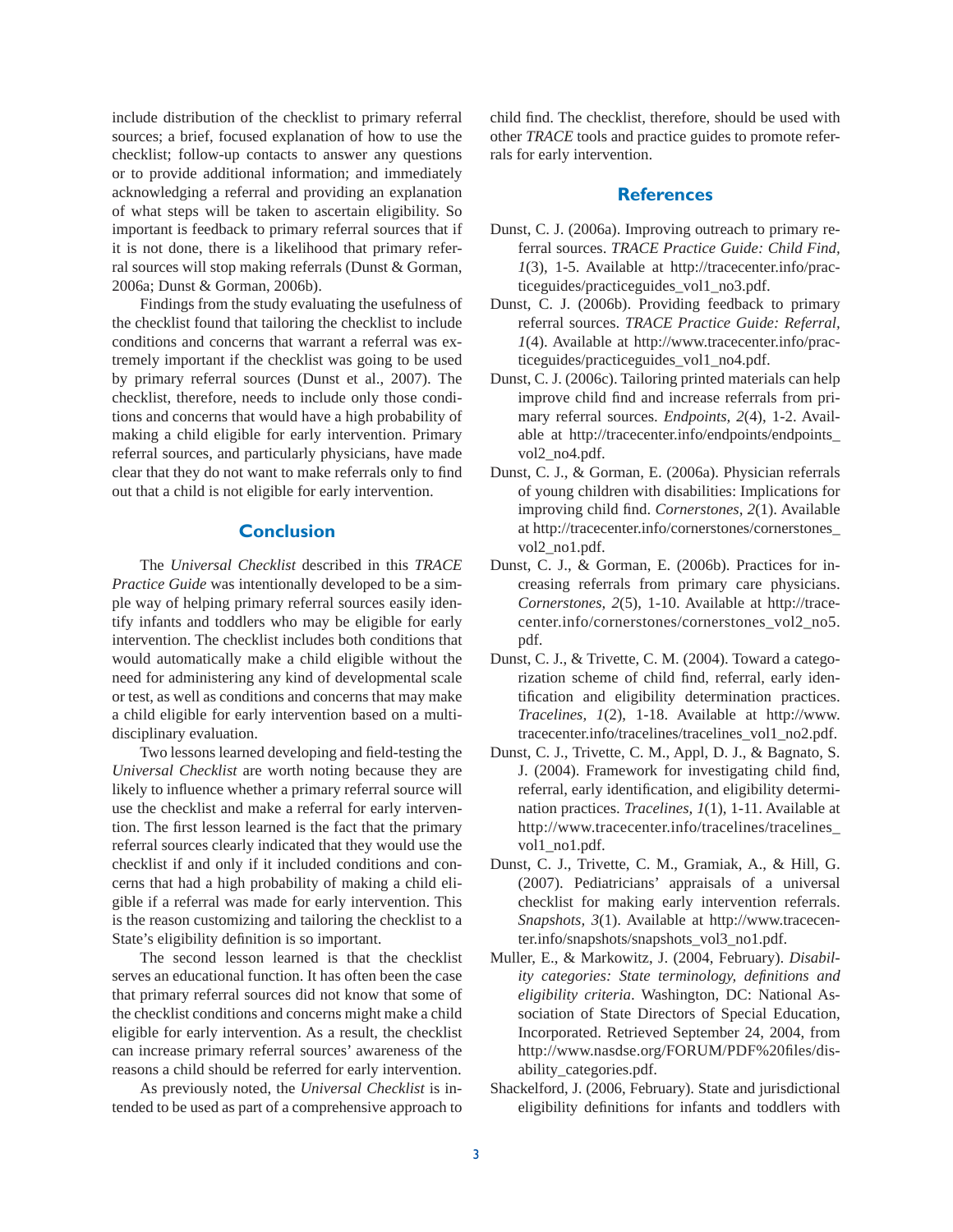disabilities under IDEA. *NECTAC Notes,* (No. 20. ), 1-16. Chapel Hill: National Early Childhood Technical Assistance Center, University of North Carolina. Trivette, C. M., & Dunst, C. J. (2006). A universal refer-

ral form for use by primary referral sources. *TRACE Practice Guide: Referral, 1*(2), 1-6. Available at http://www.tracecenter.info/practiceguides/practiceguides\_vol1\_no2.pdf.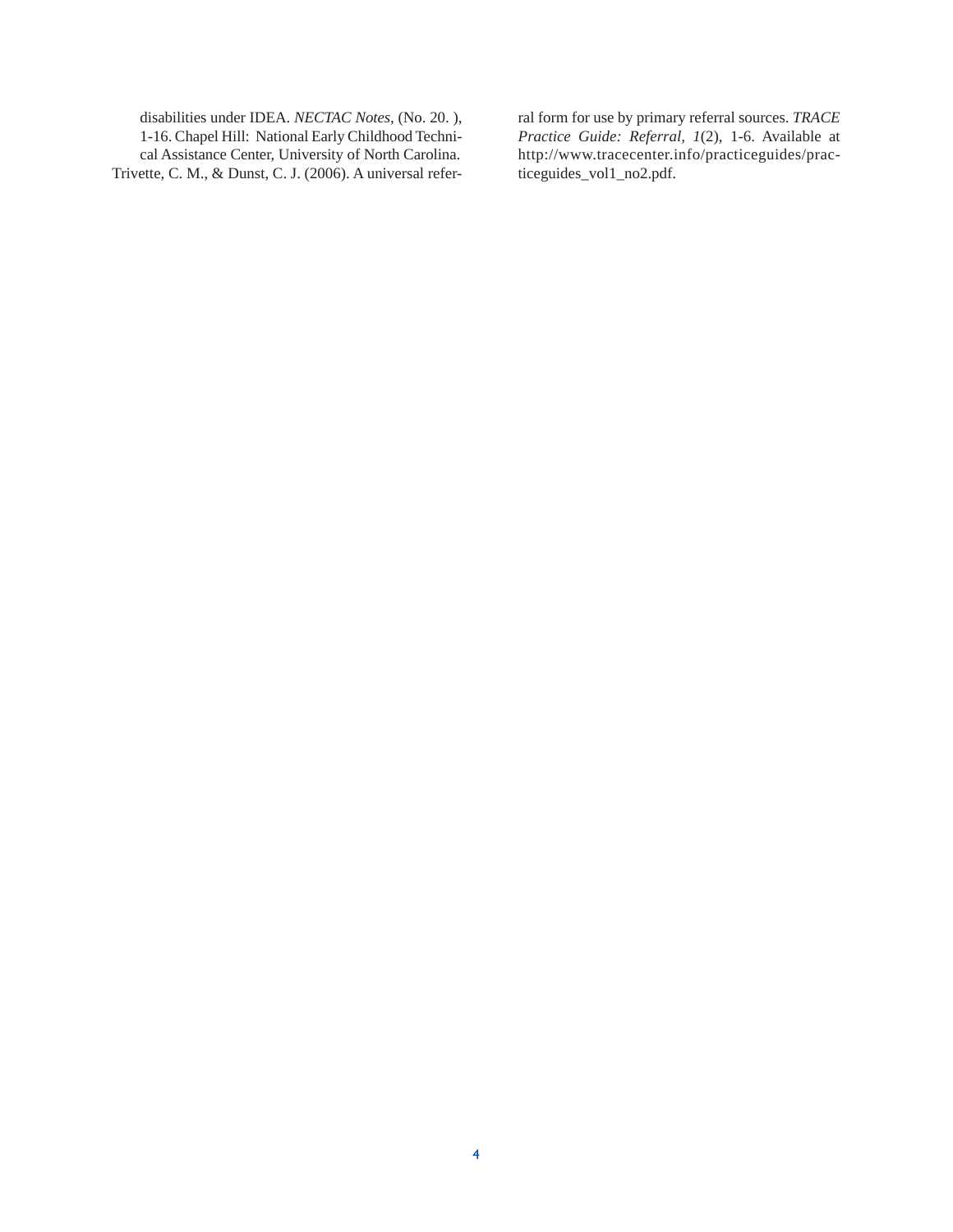# **Appendix**

# **Customizing the Universal Checklist**

 The *Early Intervention Referral Checklist* included in this Appendix can be customized to include identifying information about the early childhood intervention program and for using the checklist to promote referrals to early intervention. The document should be opened in and customized using the free Adobe® Reader® 8, available online at http://www.adobe.com/products/ reader. We recommend that you do not try to customize the document using Adobe Acrobat Professional software. Begin by opening the *Early Intervention Referral Checklist* in Adobe Reader 8.

- 1. Click on the *Highlight Fields* icon (in the upper right corner) to reveal the editable fields in the document. Click in the first field at the top of the page (above the title) and type the name of the State or program that will be distributing the *Early Intervention Referral Checklist* to primary referral sources.
- 2. Review the two-column checklist of "Identified Conditions" in the first box of the table. If some of the conditions are not included in your State's eligibility criteria for early intervention services, drag the cursor across the condition to highlight it and press the *Delete* button to remove it from the list. For any identified conditions that are part of your State's eligibility criteria but are not included in the

list, simply type each into the list where it should go alphabetically. Add a checkbox in front of each added criterion by *copying* the checkbox and space from the "Other" line and *pasting* it where required

- 3. Repeat Step 2 to customize the "Developmental Delays," "At-Risk Conditions," and "Other Concerns" sections.
- 4. Click in the field below the table (bottom of page) and type in the name of your early intervention program, contact information, and the address to which completed checklists should be submitted.
- 5. Save your customized *Early Intervention Referral Checklist* by clicking on *File* in the upper left of the menu at the top of the screen. Choose *Save As* from the drop-down menu and enter the name of the destination folder and the name you want to give your file, then press Save.

 We suggest that the *Other* check box in each section be left on the checklists so a primary referral source can add a condition or concern he or she believes warrants a referral to early intervention. The customized version of the checklist should include, to the extent possible, all the conditions and concerns that should precipitate a referral to early intervention.